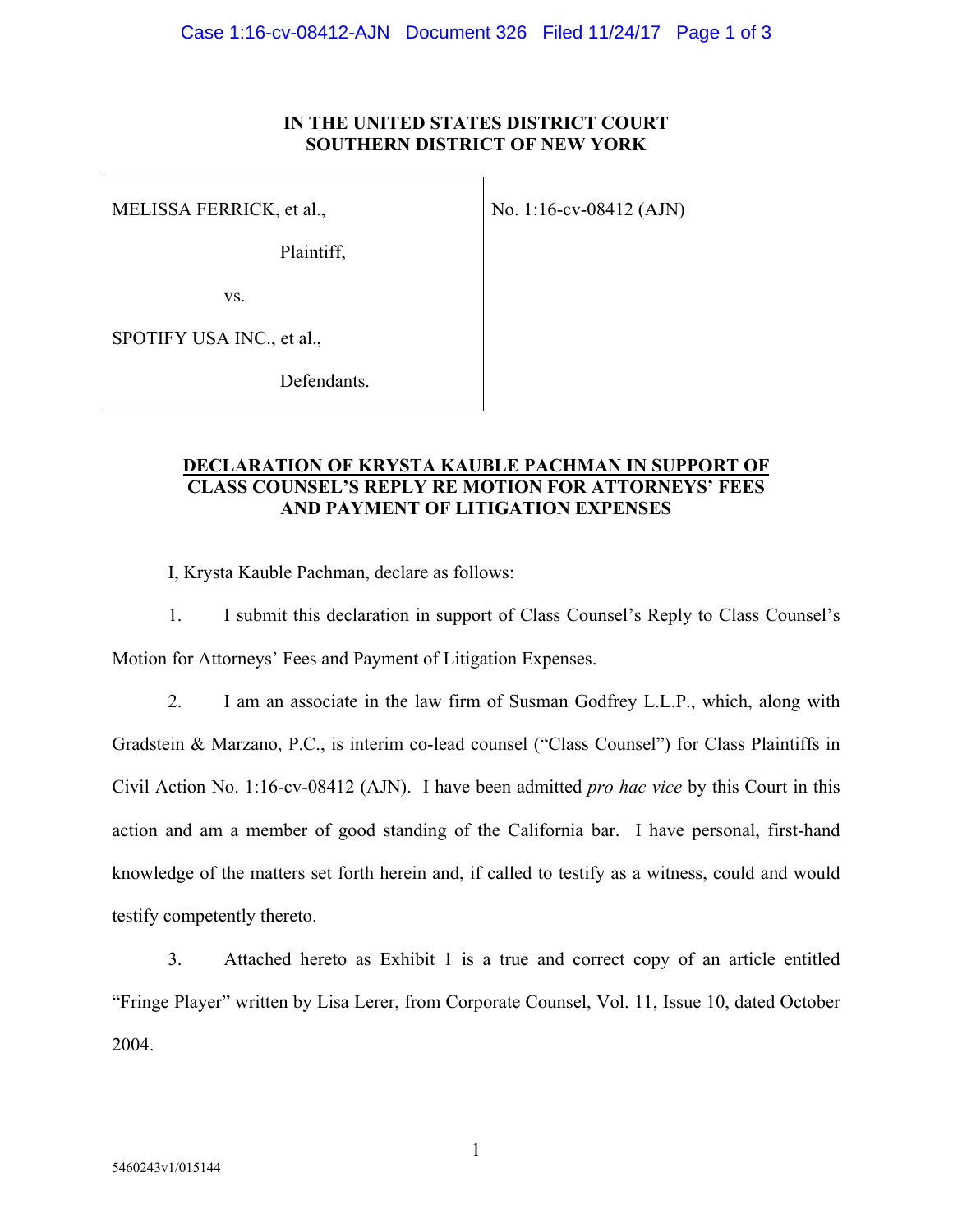## Case 1:16-cv-08412-AJN Document 326 Filed 11/24/17 Page 2 of 3

4. Attached hereto as Exhibit 2 is a true and correct copy of Co-Lead Class Counsel's Motion to Strike the Late-Filed Objection of Curtis L. Anderson, filed by George W. Cochran; in the matter *In re National Football League Players' Concussion Injury Litigation*, Case No. 2:12-md-02323-AB, Dkt. 6253 (E.D. Pa. October 21, 2014).

5. Attached hereto as Exhibit 3 is a true and correct copy of Judge Anita B. Brody's Order granting Co-Lead Class Counsel's Motion to Strike the Late-Filed Objection of Curtis L. Anderson, filed by George W. Cochran; in the matter *In re National Football League Players' Concussion Injury Litigation*, Case No. 2:12-md-02323-AB, Dkt. 6426 (E.D. Pa. November 17, 2014).

I declare under penalty of perjury under the laws of the United States of America that the foregoing is true and correct.

Dated: November 24, 2017

*/s/ Krysta Kauble Pachman*  Krysta Kauble Pachman